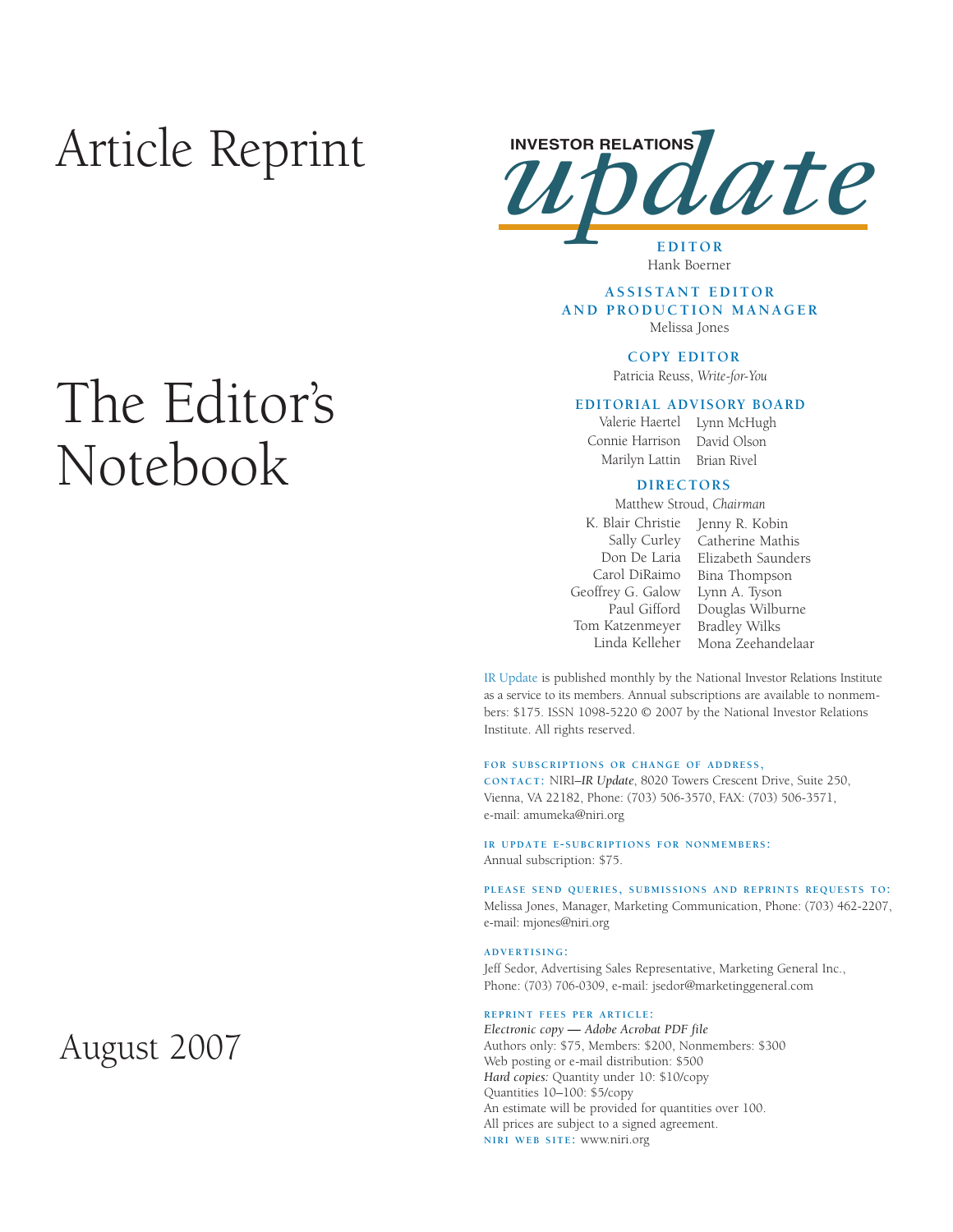# THE EDITOR'S NOTEBOOK

*Timely highlights of news, commentary, research findings and other information for the IRO...* 

#### **COMPILED BY HANK BOERNER**

S AN EDITOR PLUGGED INTO THE "GLOBAL NEWS FLOW," I<br>monitor a wide range of potential news, feature and<br>background stories for IR Update readers. In this new<br>feature we'll present both information you can use now and monitor a wide range of potential news, feature and background stories for *IR Update* readers. In this new feature we'll present both information you can use now and sources for more information if you are interested. We welcome your contribution of news – and suggestions for items to be covered; send to: *[hboerner@niri.org.](mailto:hboerner@niri.org)* 

# **Happy investors staying put? May depend on your ethics**

So institutions are happier investors when the company they invest in is "ethical?" Seems so, say researchers at Pepperdine University's Graziado School of Business and Management;



they found two-thirds (67 percent) of institutional investors surveyed said they would move their investment if the company engaged in *unethical*  – even if "legal" – behaviors. Good news: More than half (55 percent) of the institutions thought that boards *d*o behave ethically. "Clearly, investors are now looking at more than the balance sheet and sales

projections," said Dr. Linda Livingstone, the school's dean. Information at: *[http://bschool/pepperdine.edu/newsevents/](http://bschool/pepperdine.edu/newsevents/releases/2007) [releases/2007](http://bschool/pepperdine.edu/newsevents/releases/2007)*

### **Of course we want SEC to be more user-friendly**

"User-friendly" is fast becoming a ubiquitous byword in U.S. business, and everyone in a responsible position seems to be climbing on the bandwagon — including SEC Chair Christopher Cox. He announced a new advisory committee that will examine the U.S. financial reporting system; goals

are to reduce "complexity" and make information more useful and understandable for investors. Robert Pozen, chair of MFS Investment Management (Boston, \$200 billion assets) and former vice chair of Fidelity will head the committee; SEC is looking to add up to 17 members as we write this note. SEC wants to remove impediments to transparency and reduce costs of the financial reporting system. Information at: *http:// [www.sec.gov/news/press/2007](http://www.sec.gov/news/press/2007)*

# **Tune in this radio show with Chuck Jaffe and Kurt Schacht**

Tune in to "Your Money Radio." Each Friday morning host Chuck Jaffe presents info on hedge funds, corporate governance, securities regulation, global investment reform and other topics of interest to financial executives. His regular Friday guest is Kurt Schacht, CFA, managing director of the CFA Institute Centre for Financial Market Integrity. Segments in the show's pipeline include majority shareholder voting; exec comp; accounting rules / the future in the 21<sup>st</sup> Century; shareholder issues, and more. The show is on Boston's WBIX (AM-1060) from 6:00 am to 7:30 am, and available on podcast. For more information: *<http://www.yourmoneyradio.net>*

# **Shift to watch: Mutual fund positions on voting proxies**

Lots of lessons coming out of the 2007 proxy voting season. One is a clear signal of heightened awareness of (and interest in) corporate governance *from their own investors* by mutual